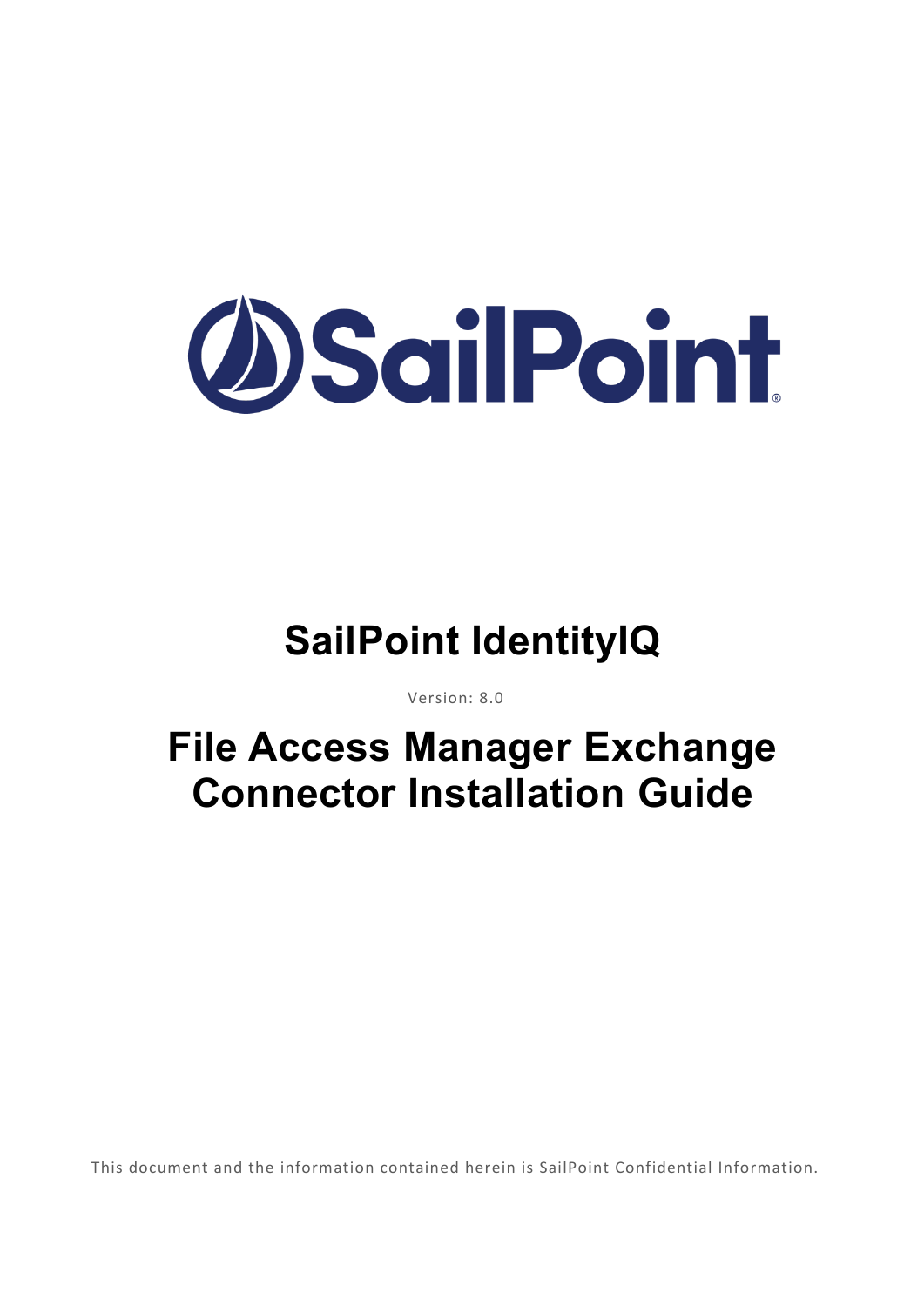

#### **Copyright ©**2019 **SailPoint Technologies, Inc., All Rights Reserved.**

SailPoint Technologies, Inc. makes no warranty of any kind with regard to this manual or the information included therein, including, but not limited to, the implied warranties of merchantability and fitness for a particular purpose. SailPoint Technologies shall not be liable for errors contained herein or direct, indirect, special, incidental or consequential damages in connection with the furnishing, performance, or use of this material.

#### **Restricted Rights Legend.**

All rights are reserved. No part of this document may be published, distributed, reproduced, publicly displayed, used to create derivative works, or translated to another language, without the prior written consent of SailPoint Technologies. The information contained in this document is subject to change without notice.

Use, duplication or disclosure by the U.S. Government is subject to restrictions as set forth in subparagraph (c) (1) (ii) of the Rights in Technical Data and Computer Software clause at DFARS 252.227-7013 for DOD agencies, and subparagraphs (c) (1) and (c) (2) of the Commercial Computer Software Restricted Rights clause at FAR 52.227-19 for other agencies.

#### **Regulatory/Export Compliance.**

The export and re-export of this software is controlled for export purposes by the U.S. Government. By accepting this software and/or documentation, licensee agrees to comply with all U.S. and foreign export laws and regulations as they relate to software and related documentation. Licensee will not export or re-export outside the United States software or documentation, whether directly or indirectly, to any Prohibited Party and will not cause, approve or otherwise intentionally facilitate others in so doing. A Prohibited Party includes: a party in a U.S. embargoed country or country the United States has named as a supporter of international terrorism; a party involved in proliferation; a party identified by the U.S. Government as a Denied Party; a party named on the U.S. Government's Specially Designated Nationals (SDN) List; a party prohibited from participation in export or re-export transactions by a U.S. Government General Order; a party listed by the U.S. Government's Office of Foreign Assets Control as ineligible to participate in transactions subject to U.S. jurisdiction; or any party that licensee knows or has reason to know has violated or plans to violate U.S. or foreign export laws or regulations. Licensee shall ensure that each of its software users complies with U.S. and foreign export laws and regulations as they relate to software and related documentation.

#### **Copyright and Trademark Notices.**

Copyright ©2019 SailPoint Technologies, Inc. All Rights Reserved. All logos, text, content, including underlying HTML code, designs, and graphics used and/or depicted on these written materials or in this Internet web site are protected under United States and international copyright and trademark laws and treaties, and may not be used or reproduced without the prior express written permission of SailPoint Technologies, Inc.

"SailPoint Technologies & Design," "SailPoint," "IdentityIQ," "IdentityNow," "SecurityIQ," "IdentityAI," "AccessIQ," "Identity Cube" and "Managing the Business of Identity" are registered trademarks of SailPoint Technologies, Inc. "Identity is Everything" and "The Power of Identity" are trademarks of SailPoint Technologies, Inc. None of the foregoing marks may be used without the prior express written permission of SailPoint Technologies, Inc. All other trademarks shown herein are owned by the respective companies or persons indicated.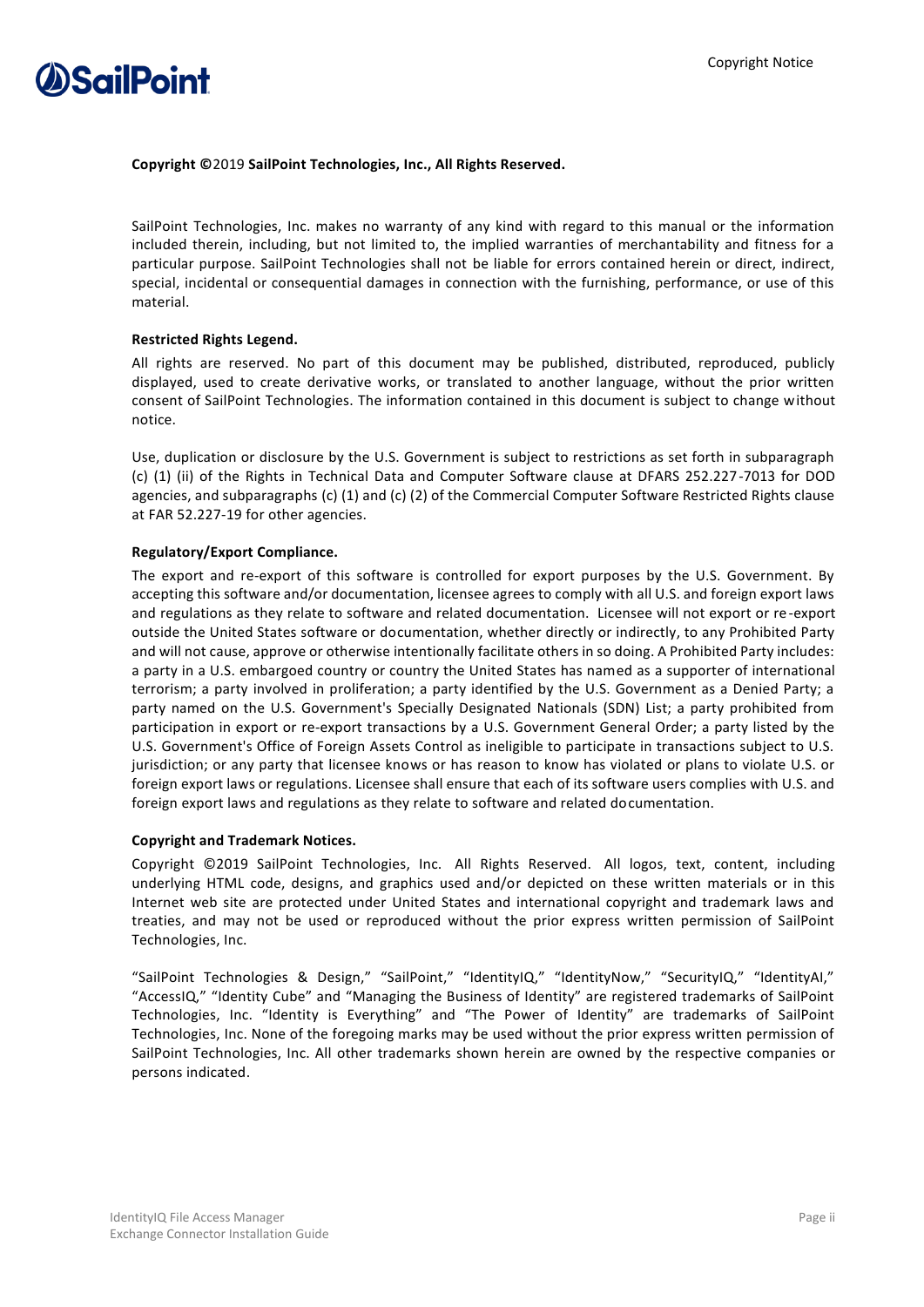# **Table of Contents**

| Chapter 3: |  |
|------------|--|
|            |  |
| Chapter 4: |  |
| Chapter 5: |  |
|            |  |
| Chapter 6: |  |
|            |  |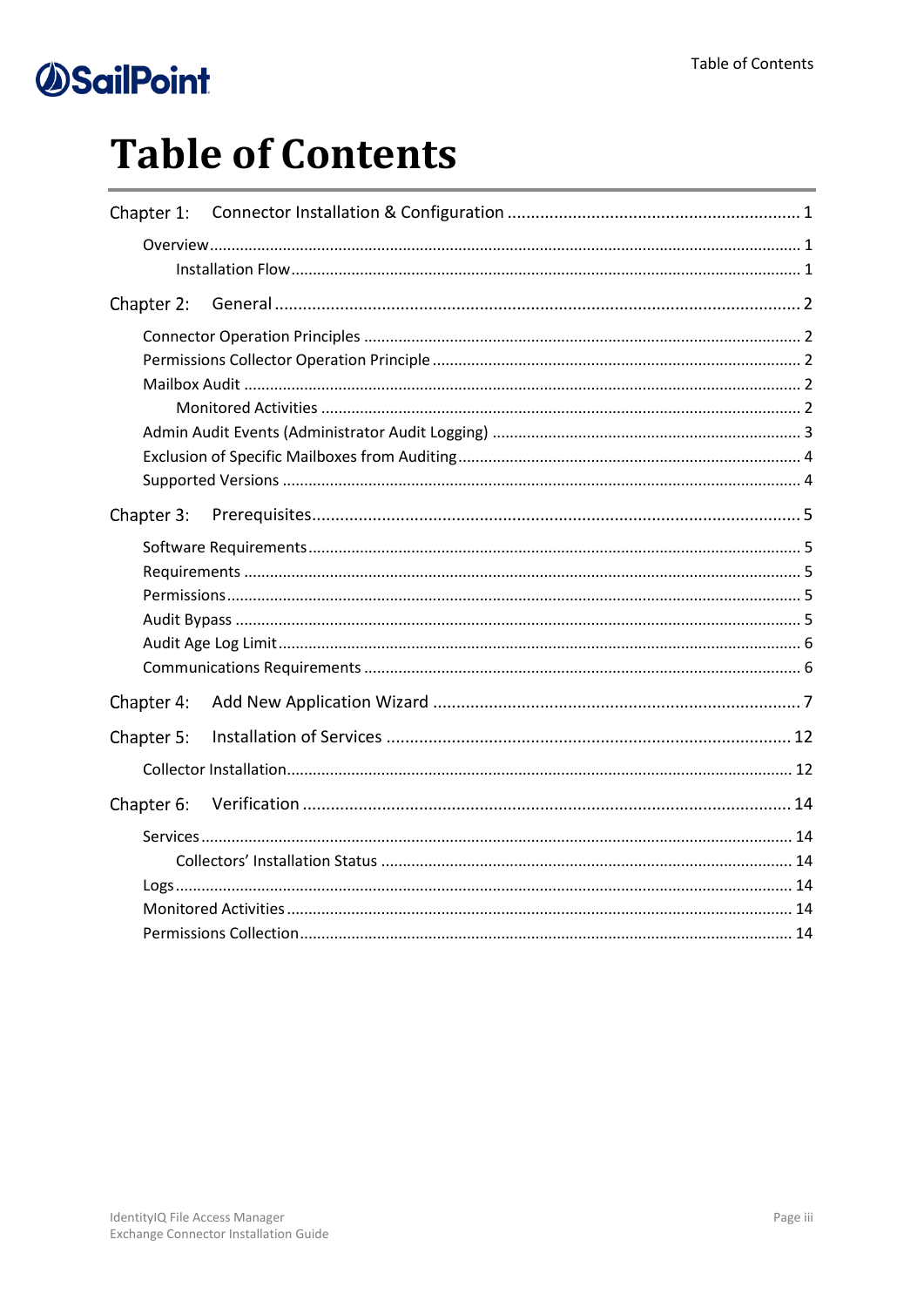# **List of Figures**

| Figure 1. |  |
|-----------|--|
| Figure 2. |  |
| Figure 3. |  |
| Figure 4. |  |
| Figure 5. |  |
| Figure 6. |  |
| Figure 7. |  |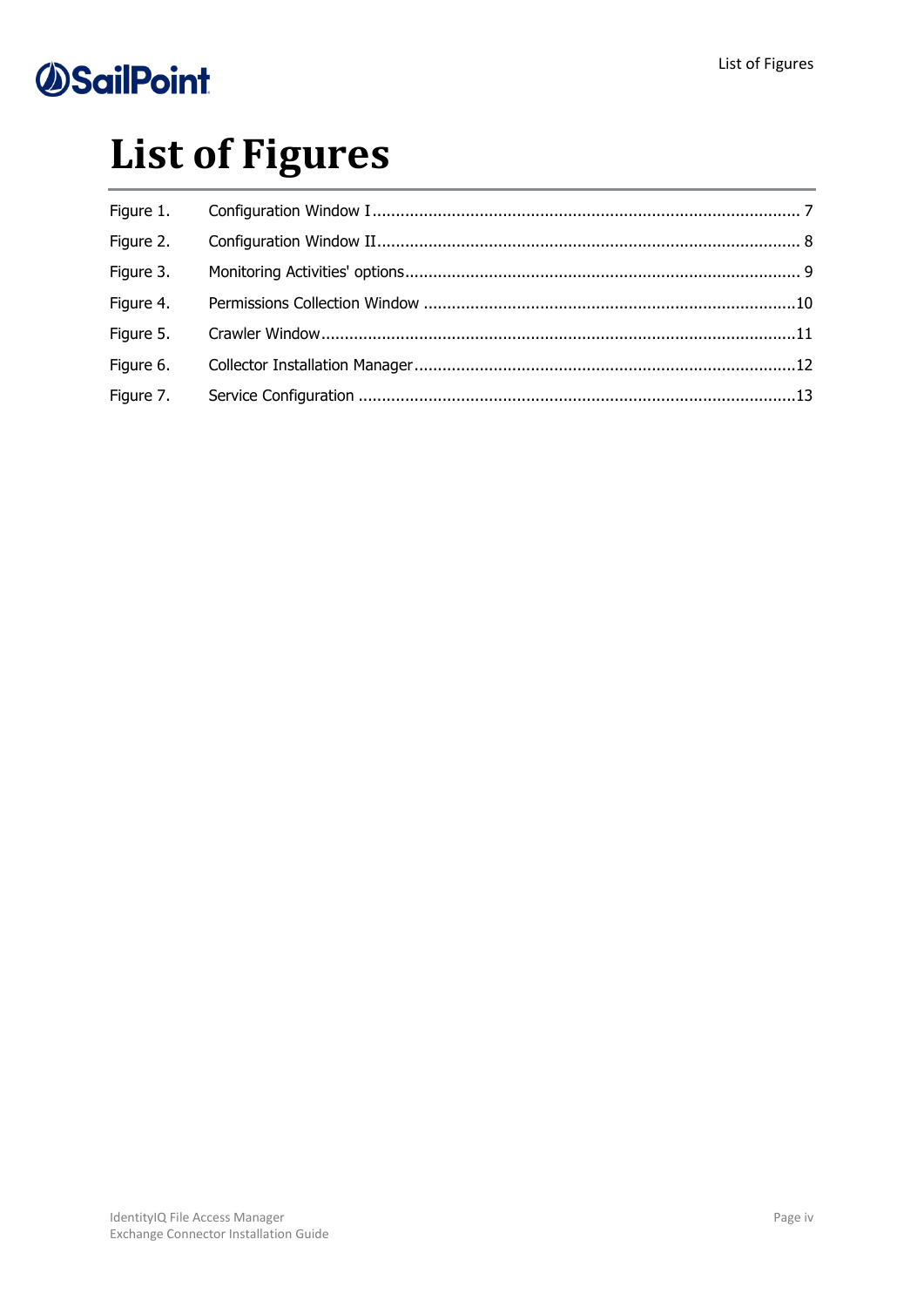## **List of Tables**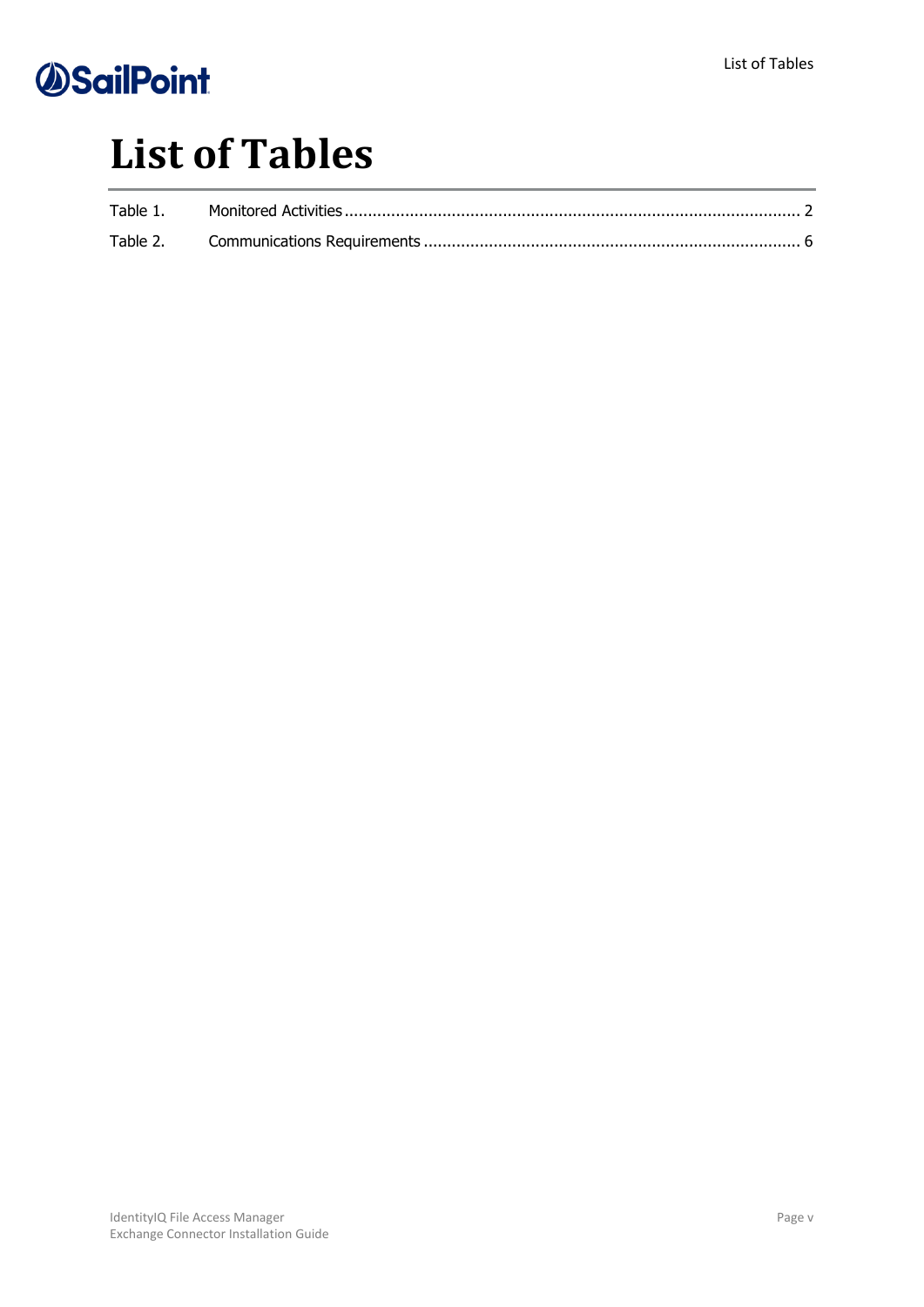# **Table of Revisions**

| Ver. # | <b>Description</b>                                                                                                                        | <b>Author</b>      | <b>Date</b> |
|--------|-------------------------------------------------------------------------------------------------------------------------------------------|--------------------|-------------|
| 5.0    | <b>Final Version</b>                                                                                                                      | Jonathan Rappeport | 10 Jan 2017 |
| 5.1    | <b>First Draft</b>                                                                                                                        | Jonathan Rappeport | 08 Feb 2017 |
| 5.1    | Second Draft                                                                                                                              | Jonathan Rappeport | 13 Jun 2017 |
| 5.1    | <b>Third Draft</b>                                                                                                                        | Jonathan Rappeport | 26 Sep 2017 |
| 6.0    | <b>First Draft</b>                                                                                                                        | Jonathan Rappeport | 10 May 2018 |
| 6.1    | Formatting changes only                                                                                                                   | Josh Lewin         | 11 Dec 2018 |
| 8.0    | Formatting<br>$\bullet$<br>SIQETN-2349 - Exchange 2016 having a CAS<br>$\bullet$<br>installed on Windows server 2016 is not<br>supported. | Josh Lewin         | 30 Jul 2019 |
|        | Rebranding Security IQ to Identity IQ File Access<br>$\bullet$<br>Manager                                                                 |                    |             |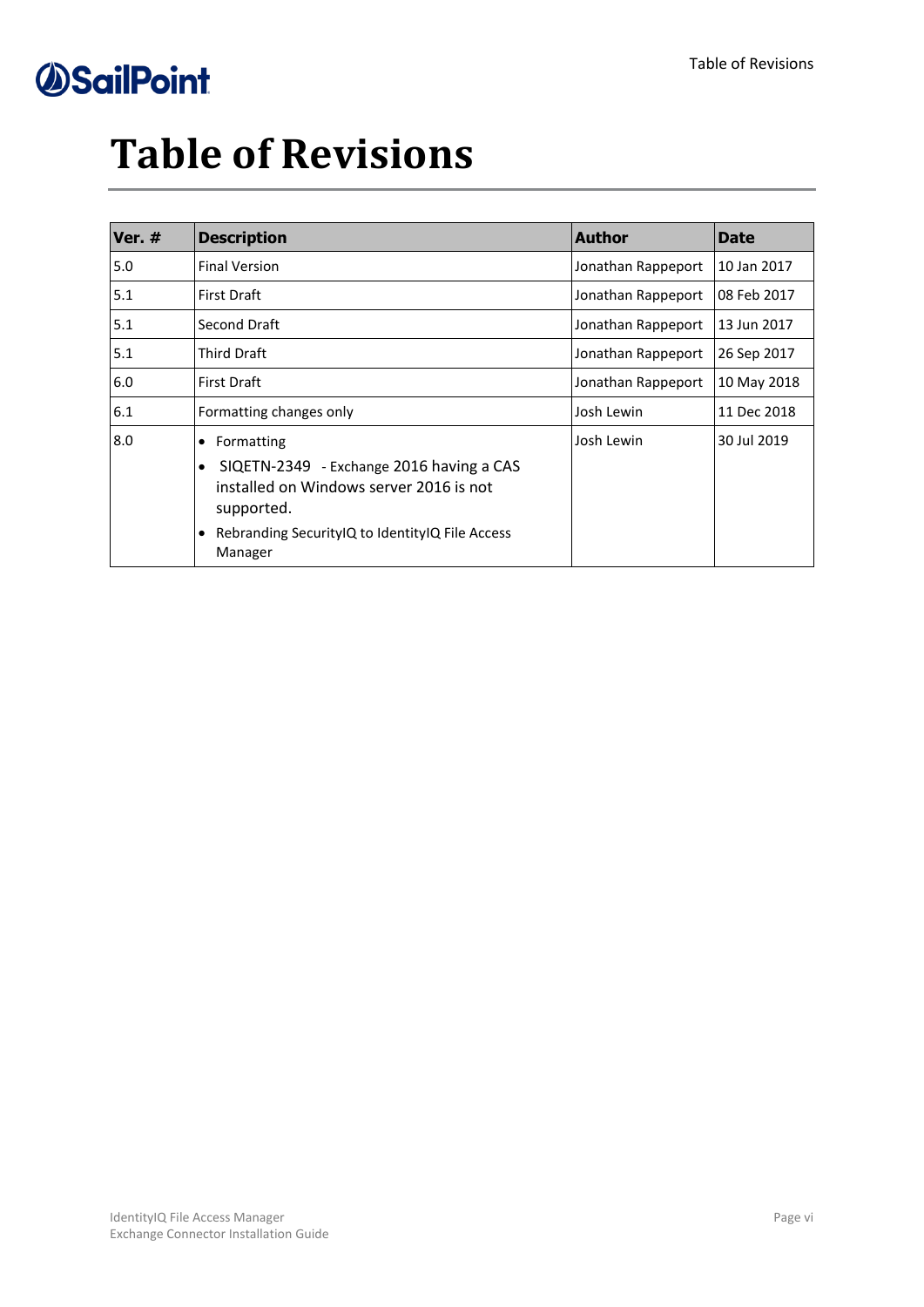### <span id="page-6-0"></span>**Chapter 1: Connector Installation & Configuration**

### <span id="page-6-1"></span>**Overview**

#### <span id="page-6-2"></span>**Installation Flow**

- 1. Configure all the prerequisites.
- 2. Add a new application to the IdentityIQ File Access Manager Admin Client.
- 3. Install the Activity Monitor/Permissions Collector services.
	- **Note: Permissions Collector service installation is optional and should only be installed by someone with a full understanding of IdentityIQ File Access Manager deployment architecture. The IdentityIQ File Access Manager Administrator Guide has additional information on IdentityIQ File Access Manager architecture.**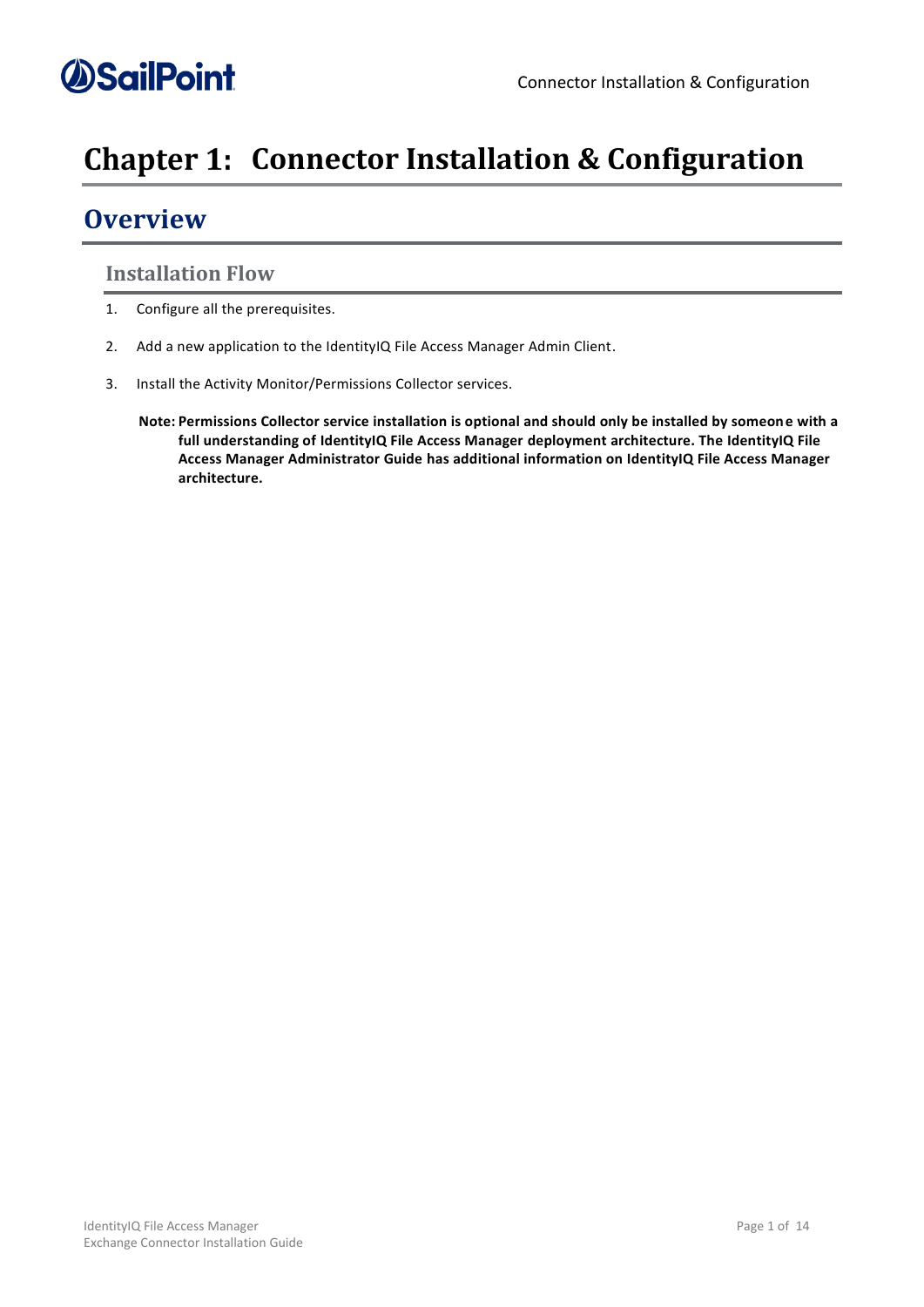### <span id="page-7-0"></span>**Chapter 2: General**

### <span id="page-7-1"></span>**Connector Operation Principles**

Monitoring Microsoft Exchange On-Premises is based on standard Microsoft Exchange monitoring capabilities. Access to Exchange On-Premises is based on Remote Power Shell capabilities.

Audit types include:

#### **Mailbox Access Audit**

- <sup>⧫</sup> Administrators who access other users' mailboxes
- <sup>⧫</sup> Users who access other users' mailboxes as delegates
- ◆ Owners who access their own mailbox
- Administrator Audit PowerShell Cmdlets (every Set-\* PowerShell is audited)

**Note: It is not recommended to enable Owner auditing on all mailboxes, due to Exchange overload and DB size.**

### <span id="page-7-2"></span>**Permissions Collector Operation Principle**

The IdentityIQ File Access Manager Connector connects using the PowerShell interface and analyzes mailboxes, folders, public folders, and their permissions.

### <span id="page-7-3"></span>**Mailbox Audit**

- 4. Mailbox audit events are assigned to the relevant mailbox business resource.
- 5. The list of monitored mailbox types can be found in the BAMFramework.exe.config file under the *recipientTypeDetailsToMonitor* setting.
	- ◆ By default, the following types are defined and monitored:
		- UserMailbox
		- SharedMailbox

**Note: Additional mailbox types can be added to this list, for reference follow [this](https://msdn.microsoft.com/en-us/library/microsoft.exchange.data.directory.recipient.recipienttypedetails(v=exchg.150).aspx) link.**

#### <span id="page-7-5"></span><span id="page-7-4"></span>**Monitored Activities**

#### **Table 1. Monitored Activities**

| <b>Action</b> | <b>Description</b>                                                                                                                    | <b>Admin</b> | Delegate Owner |      |
|---------------|---------------------------------------------------------------------------------------------------------------------------------------|--------------|----------------|------|
| Copy          | An item is copied to another<br>folder.                                                                                               | Yes          | Yes            | l No |
| Create        | An item is created in the<br>mailbox. (For example, a<br>message is sent or received.)<br>Note that folder creation isn't<br>audited. | Yes          | Yes            | Yes  |
| FolderBind    | A mailbox folder is accessed.                                                                                                         | Yes          | Yes            | No   |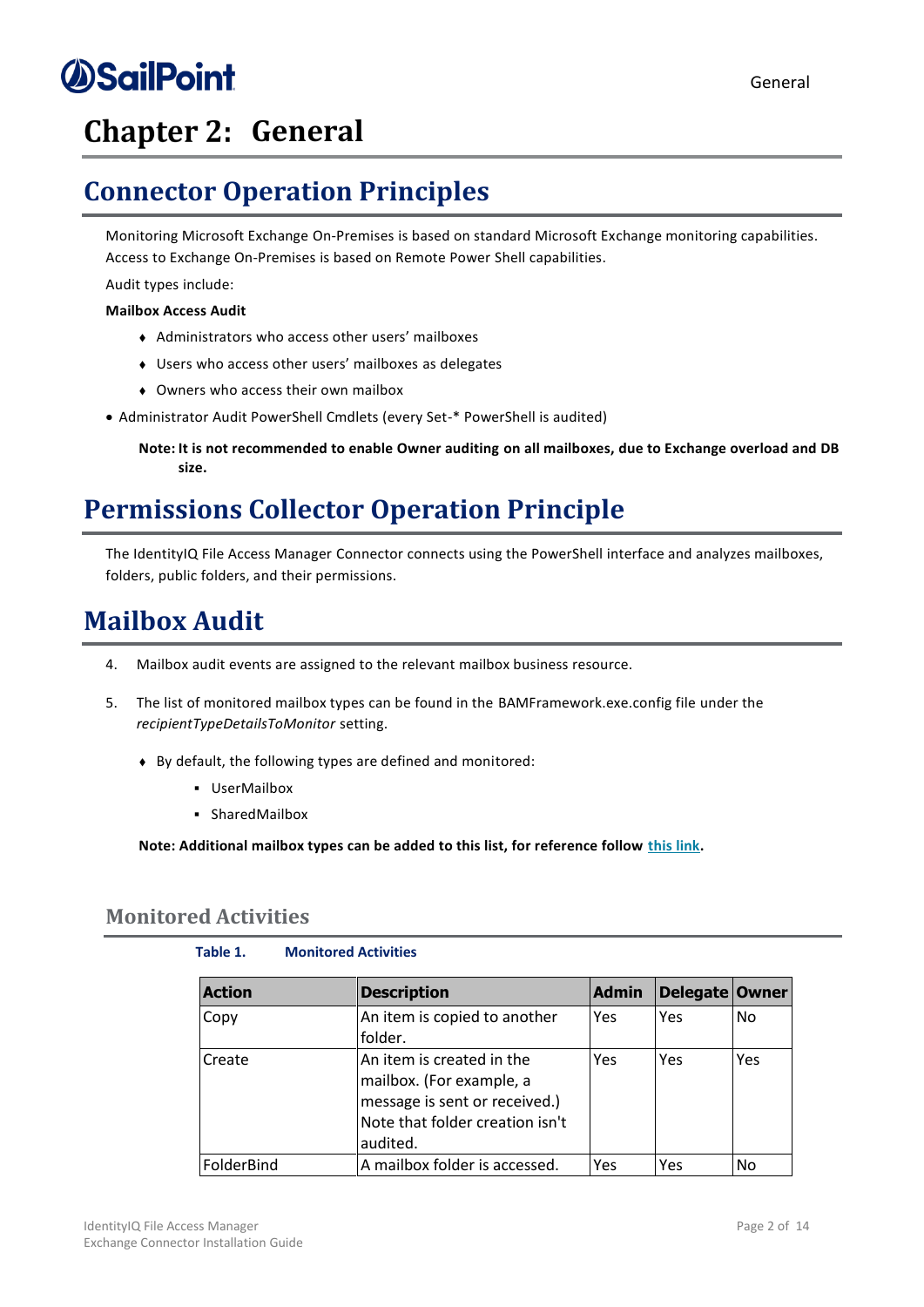| <b>Action</b> | <b>Description</b>                                                      | <b>Admin</b> | Delegate Owner |     |
|---------------|-------------------------------------------------------------------------|--------------|----------------|-----|
| HardDelete    | An item is deleted permanently<br>from the Recoverable Items<br>folder. | <b>Yes</b>   | Yes            | Yes |
| MessageBind   | An item is accessed in the<br>reading pane or opened.                   | Yes          | No             | No  |
| Move          | An item is moved to another<br>folder.                                  | Yes.         | Yes            | Yes |
|               | MoveToDeletedItems An item is moved to the Deleted Yes<br>Items folder. |              | Yes            | Yes |
| SendAs        | A message is sent using Send As<br>permissions.                         | <b>Yes</b>   | Yes            | N/A |
| SendOnBehalf  | A message is sent using Send on<br>Behalf permissions.                  | <b>Yes</b>   | Yes            | N/A |
| SoftDelete    | An item is deleted from the<br>Deleted Items folder.                    | Yes          | Yes            | Yes |
| Update        | An item's properties are<br>updated.                                    | Yes          | Yes            | Yes |

### <span id="page-8-0"></span>**Admin Audit Events (Administrator Audit Logging)**

IdentityIQ File Access Manager features the following Admin audit events:

- 1. General Admin audit events are assigned to a special resource (**Audit Admin**).
- 2. Admin audit events that relate to a specific mailbox are assigned to the mailbox business resource.
	- <sup>⧫</sup> The list of commands can be found in the BAMFramework.exe.config file in the *mailboxAuditLogCmdLets* setting.
	- ◆ By default, the following are defined as mailbox commands:
		- Remove-Mailbox
		- New-Mailbox
		- Set-Mailbox
		- Add-MailboxPermission
		- Remove-MailboxPermission
		- Set-MailboxAutoReplyConfiguration
- 3. Admin audit events related to a specific mailbox folder are assigned to the mailbox folder business resource.
	- ◆ The list of commands can be found in the BAMFramework.exe.config file in the *mailboxFolderAuditLogCmdLets* setting.
	- ◆ By default, the following are defined as mailbox folder commands:
		- Add-MailboxFolderPermission
		- Remove-MailboxFolderPermission
		- Set-MailboxFolderPermission
- 4. Admin audit events related to a specific public folder are assigned to the public folder business resource.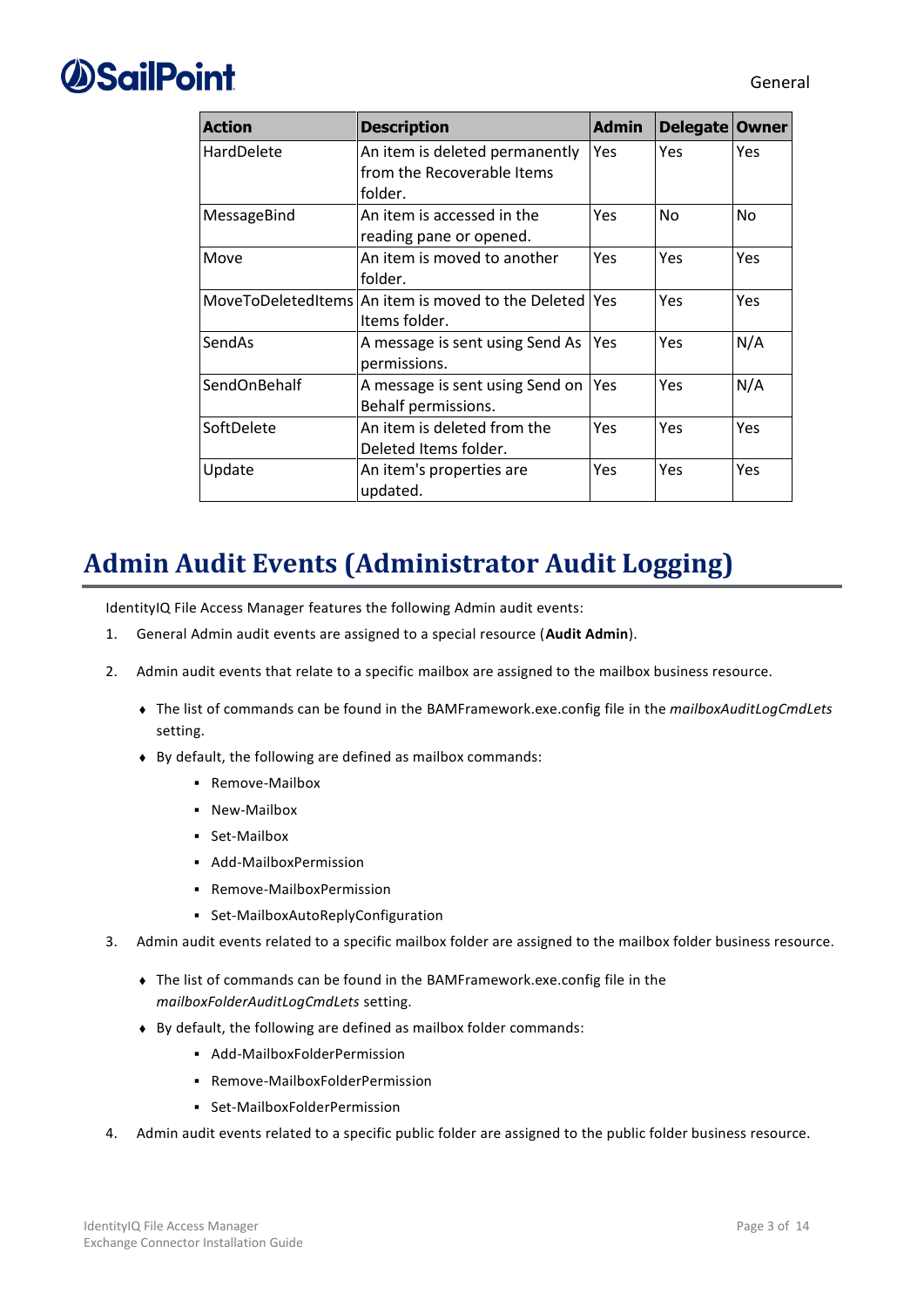

- ◆ The list of commands can be found in the BAMFramework.exe.config file in the *publicFolderAuditLogCmdLets* setting.
- ◆ By default, the following commands are defined as public folder commands:
	- Add-PublicFolderClientPermission
	- Remove-PublicFolderClientPermission
	- New-PublicFolder
	- Remove-PublicFolder
	- Add-PublicFolderAdministrativePermission
	- Remove-PublicFolderAdministrativePermission

### <span id="page-9-0"></span>**Exclusion of Specific Mailboxes from Auditing**

Specific mailboxes can be excluded from Auditing by setting a configurable key in the Application Monitor app.config file.

To exclude mailboxes, set the mailboxAuditExcludeByFilter under the AppSetting tag with a regular expression that matches only the names of the mailboxes to be excluded.

Use this setting to exclude a relatively small number of mailboxes from Auditing, when in Full Learning mode. The No Learning mode configuration is preferable if many mailboxes are excluded from auditing.

#### **Note: For example, Journal mailboxes monitor and register every Exchange Server event, which doubles the number of generated events. Use this feature to exclude them.**

After all mailboxes have been fetched from the Exchange server, the system applies a filter on the returned result set to filter out excluded mailboxes. All other mailboxes will be audited, subject to the setting defined.

#### **Note: The defined setting only affects the mailbox Audit and does not affect Admin Audit events.**

By default, the system removes all Audit settings from all monitored mailboxes (including those excluded by the Exclude Audit by Filter operation) when the Application monitor service stops running. This prevents unnecessary Audit settings from remaining after other changes have been made to the Application Monitor configuration over time.

#### <span id="page-9-1"></span>**Supported Versions**

- Exchange 2010 (SP1 and above)
- Exchange 2013
- Exchange 2016 (In case of Exchange 2016 having a CAS installed on Windows server 2016, see comments in the next chapter)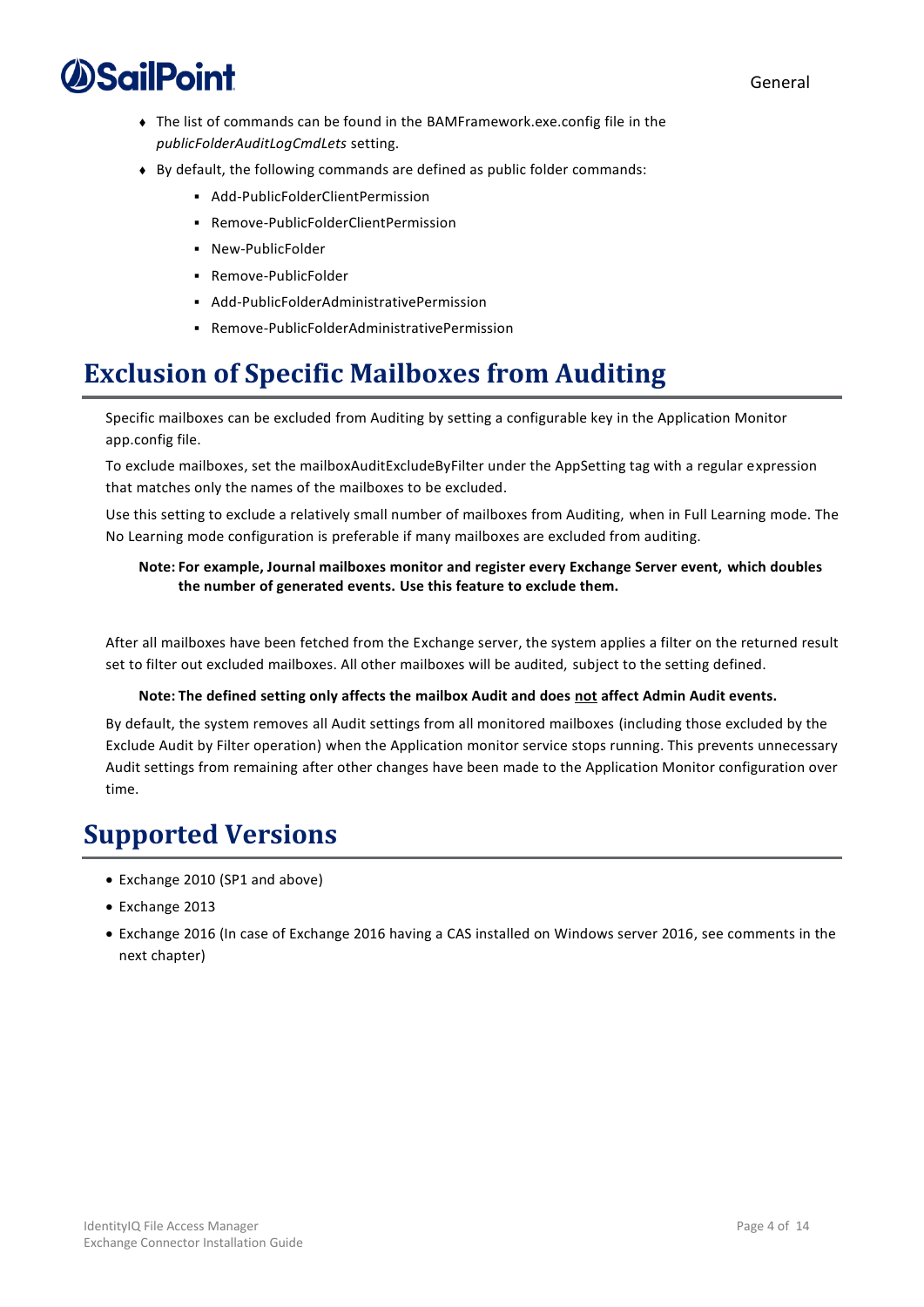### <span id="page-10-0"></span>**Chapter 3: Prerequisites**

### <span id="page-10-1"></span>**Software Requirements**

- Activity Monitor/Permissions Collection
	- <sup>⧫</sup> Microsoft .Net Framework 4.5
- PowerShell

### <span id="page-10-2"></span>**Requirements**

• Run the following command on one of the Exchange CAS to enable remote PowerShell: shell winrm qc

#### **Notes:**

- **The Exchange environment on a 2010 server with an Activity Monitor must be configured to communicate with a 2010 CAS server, while an environment on a 2013 server with an Activity Monitor must be configured to communicate with a 2013 CAS server.**
- **Previous versions of IdentityIQ File Access Manager required the installation of an additional PowerShell endpoint on an Exchange CAS server that allowed unrestricted script execution. This requirement was removed beginning with SecurityIQ v5p1 to simplify the deployment of the connector.**

**If your environment was upgraded from older versions, it is recommended that you delete the obsolete "WBXPowerShell" endpoint from the Exchange CAS server.**

• **Important: Due to a known Microsoft bug when running Microsoft Exchange 2016 installed on a Windows 2016 server, customers must install an additional Client Access Service (CAS) on a non-2016 Windows Server, and then configure the IdentityIQ File Access Manager Exchange Application Monitor to access that CAS server. We will update this guidance when Microsoft provides an update to Microsoft Exchange 2016.**

#### <span id="page-10-3"></span>**Permissions**

- Create a designated domain user (for example, *siq\_xch*).
- Assign the following user Exchange groups:
	- <sup>⧫</sup> Recipients Management
	- <sup>⧫</sup> Records Management
	- <sup>⧫</sup> Public Folders Management
- From PowerShell on the CAS run the following:

Set-User [username] -RemotePowerShellEnabled \$True

### <span id="page-10-4"></span>**Audit Bypass**

The IdentityIQ File Access Manager Connector for Exchange sets the mailbox audit for the selected mailboxes according to the configuration in the Application. However, there are application service accounts (for example,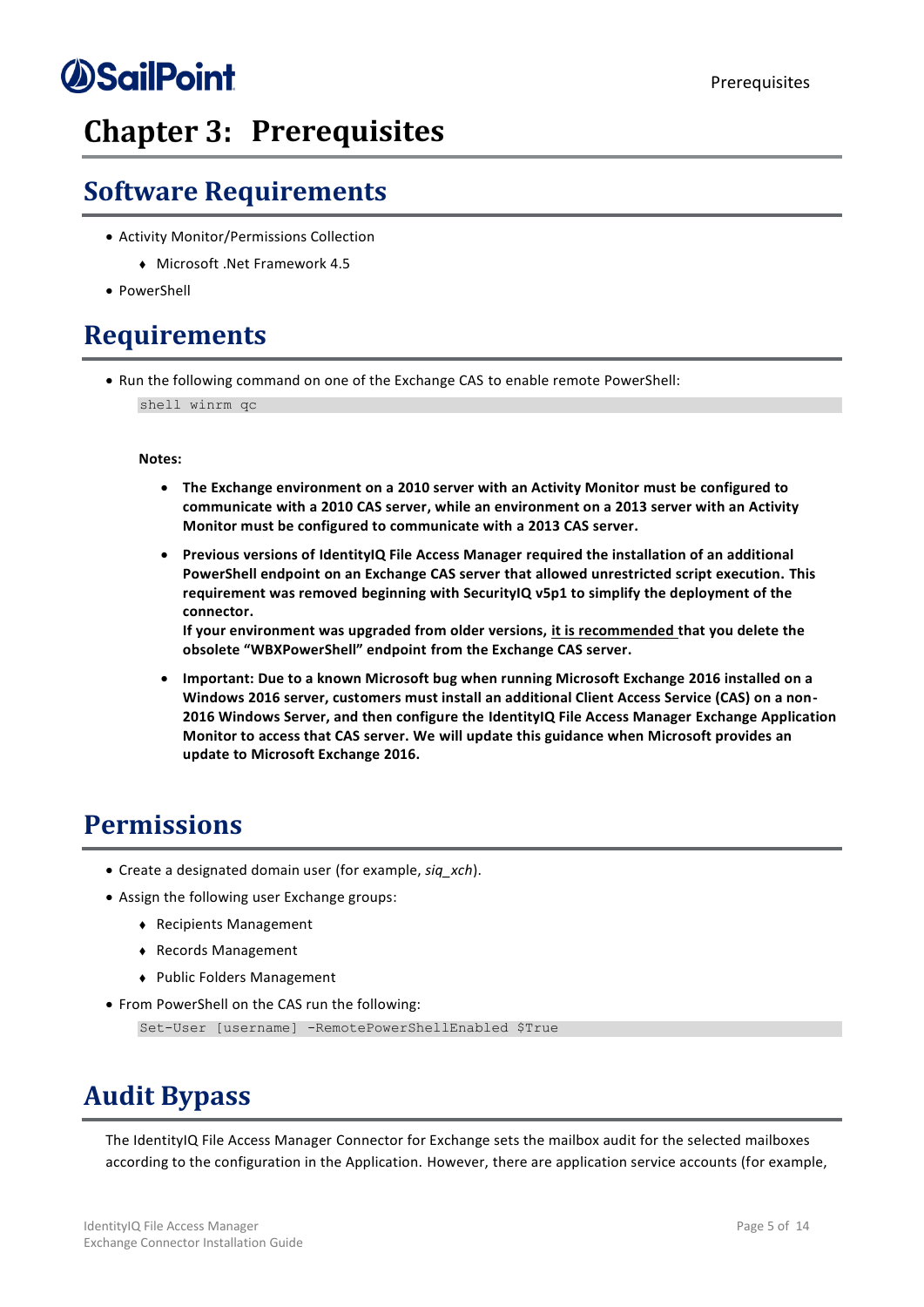BlackBerry or IXOS) which create many mailbox audit log entries that overload the Exchange and creates a lot of noise in IdentityIQ File Access Manager.

You can configure a user or computer account to bypass mailbox audit logging, so that actions taken by that user or account for any mailbox are not logged.

By bypassing a trusted user or computer accounts that require frequent access to mailboxes, you can reduce the noise in mailbox audit logs.

For more information, see:

<https://technet.microsoft.com/en-us/library/ff461934%28v=exchg.150%29.aspx>

**Note: It is recommended to set an alert on bypass commands to verify that users are not bypassed unexpectedly.**

### <span id="page-11-0"></span>**Audit Age Log Limit**

By default, audit logging is configured to store audit log entries for 90 days.

After 90 days, the audit log entry is cycled. You can change the audit log age limit using the Set-Mailbox cmdlet with the *AuditLogAgeLimit* parameter.

You can specify the number of days, hours, minutes, and seconds to retain audit log entries.

Logs need not be retained for a long time (more than a few days), since IdentityIQ File Access Manager offloads the data from the exchange.

**Note: It is not recommended to retain an audit for a long time, since doing so expands the Exchange DB.**

The following site provides more information:

<https://technet.microsoft.com/en-us/library/bb123981%28v=exchg.150%29.aspx>

### <span id="page-11-2"></span><span id="page-11-1"></span>**Communications Requirements**

#### **Table 2. Communications Requirements**

| <b>Requirement</b>                                         | <b>Source</b>                                | <b>Destination</b>                               | <b>Port</b> |
|------------------------------------------------------------|----------------------------------------------|--------------------------------------------------|-------------|
| IdentityIQ File Access<br>Manager Message<br><b>Broker</b> | <b>Permissions Collector</b>                 | RabbitMQ                                         | 5671        |
| IdentityIQ File Access<br><b>Manager Access</b>            | Activity<br>Monitor/Permissions<br>Collector | IdentityIQ File Access<br><b>Manager Servers</b> | 8000-8008   |
| Remote PowerShell                                          | Activity<br>Monitor/Permissions<br>Collector | CAS server                                       | 80 or 443   |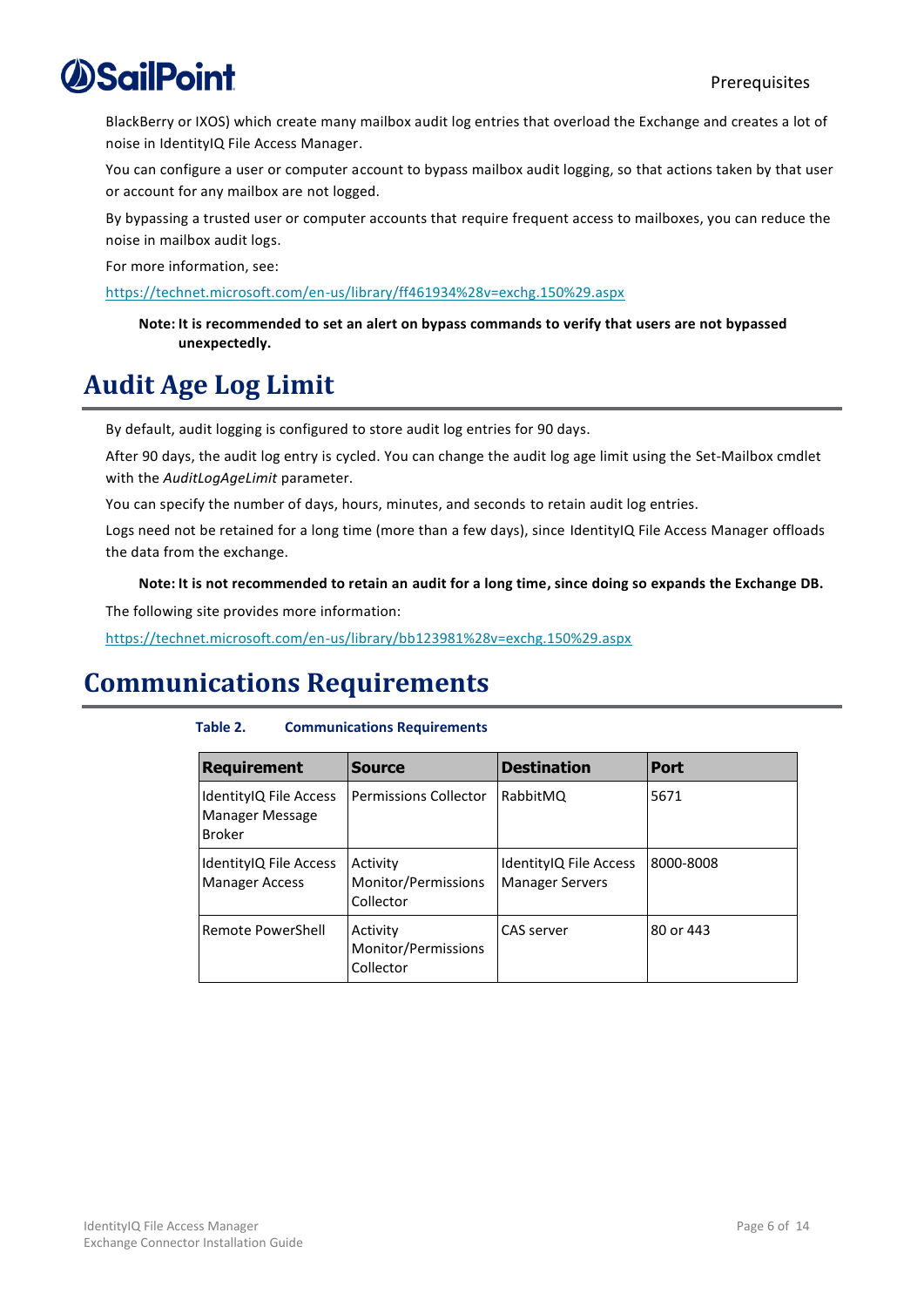## *<u>DSailPoint</u>*

### <span id="page-12-0"></span>**Chapter 4: Add New Application Wizard**

1. Navigate to **System** → **Applications** → **New** → **Application**.

The New Application Wizard window of the New Application Wizard displays under the Welcome tab.

- 2. Select Exchange from the **Application Type** dropdown menu.
- 3. Click **Next**.

The General Details window of the New Application Wizard displays under the General tab.

- 4. Type the logical name of the Exchange application in the *Name* field.
- 5. Type a description of the application in the *Description* field.
- 6. Select a logical container for the application from the **Container** dropdown menu.
- 7. Select an Active Directory Identity Collector from the **Identity Collector** dropdown menu.
- 8. Click **Next**.

The first Configuration window of the New Application Wizard displays under the Configuration tab.

| Welcome                                            | General |                           | Configuration                  | Data Enrichment |    | Scheduling     |
|----------------------------------------------------|---------|---------------------------|--------------------------------|-----------------|----|----------------|
|                                                    |         |                           |                                |                 |    |                |
| Configuration                                      |         |                           |                                |                 |    |                |
| <b>Connection Details</b>                          |         |                           |                                |                 |    |                |
| * XCH Server:                                      |         | $\bullet$                 | Mailboxes Crawl<br>Interval:   |                 | 30 | $\odot$        |
| Domain NetBIOS<br>Name:                            |         | $\bullet$                 | Monitor Admin Audit Activities |                 |    | $\circledcirc$ |
| * PowerShell Port:                                 | 80      | $\circ$                   |                                |                 |    |                |
| * User:                                            |         | 0                         |                                |                 |    |                |
| * Password:                                        |         | $\bullet$                 |                                |                 |    |                |
| * Repeat Password:                                 |         |                           |                                |                 |    |                |
| WinRM/HTTPS Use SSL?                               |         | $\bullet$                 |                                |                 |    |                |
| <b>Permissions Collection</b>                      |         |                           |                                |                 |    |                |
| <b>D</b> Enable Permission Collection              |         | $\circ$                   |                                |                 |    |                |
| Central Permission Collection Service:             |         | $\bullet$<br>$\checkmark$ |                                |                 |    |                |
| Skip Identities Sync during Permissions Collection |         | $\odot$                   |                                |                 |    |                |
| Calculate Effective Permissions                    |         | $\bullet$                 |                                |                 |    |                |
|                                                    |         |                           |                                |                 |    |                |
|                                                    |         |                           |                                |                 |    |                |
| Cancel                                             |         |                           |                                |                 |    | Back<br>Next   |

**Figure 1. Configuration Window I**

- <span id="page-12-1"></span>9. Complete the Connection Details fields:
	- <sup>⧫</sup> *XCH Server* (This is the Exchange CAS server)
	- <sup>⧫</sup> *Domain NetBios Name* (This is the short domain name.)
	- <sup>⧫</sup> *PowerShell Port* (This is 80 if working with HTTP or 443 if working with HTTPS.)
	- <sup>⧫</sup> *User and Password* (This is the user defined in the prerequisites.)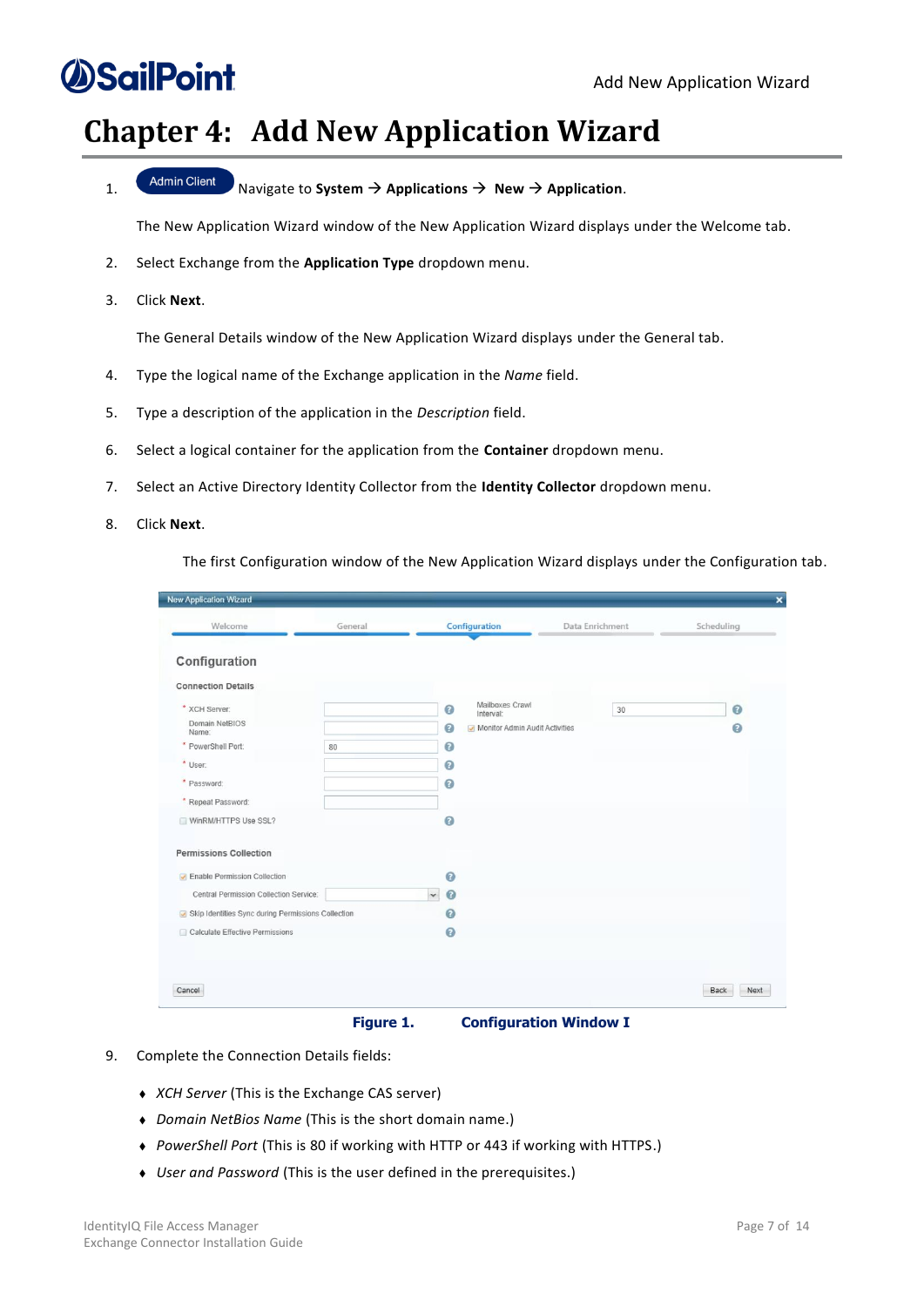- <sup>⧫</sup> *WinRM/HTTPS User SSL* (Use the SSL when connecting with WinRM/SSL.)
- <sup>⧫</sup> *Mailboxes Crawl Interval* (This is the interval for checking for newly created mailboxes (minutes) if working in Auto Learning Mode.)
- <sup>⧫</sup> *Monitor Admin Audit Activities* (This monitors Exchange Administrator Set-\* commandlets.)

#### **Note: User Domain, User, and Password are the user defined in the prerequisites.**

- 10. Click to enable Permission Collection, select a central permissions collection service and complete the relevant Permissions Collection items:
	- <sup>⧫</sup> *Skip Identities Sync* (Skip identity synchronization before running permission collection tasks when the identity collector is common to many different connectors.)

| <b>New Application Wizard</b>                                                                                                                                                                                                              |                |                                  |           |                                                                                                             |                 | $\pmb{\times}$ |
|--------------------------------------------------------------------------------------------------------------------------------------------------------------------------------------------------------------------------------------------|----------------|----------------------------------|-----------|-------------------------------------------------------------------------------------------------------------|-----------------|----------------|
| Welcome                                                                                                                                                                                                                                    |                | General                          |           | Configuration                                                                                               | Data Enrichment | Scheduling     |
| Configuration                                                                                                                                                                                                                              |                |                                  |           |                                                                                                             |                 |                |
| <b>Activity Monitoring</b>                                                                                                                                                                                                                 |                |                                  |           |                                                                                                             |                 |                |
| * Polling Interval:                                                                                                                                                                                                                        | 60             |                                  | $\bullet$ |                                                                                                             |                 |                |
| * Report Interval:                                                                                                                                                                                                                         | 60             |                                  | $\bullet$ |                                                                                                             |                 |                |
| * Local Buffer Size:                                                                                                                                                                                                                       | 200            |                                  | $\bullet$ |                                                                                                             |                 |                |
| <b>Monitoring Activities</b><br>Monitored Administrator<br>Actions:<br>Monitored Delegate Actions: 4 Items<br>Monitored Owner Actions:<br>When an activity from a new resource is detected<br>Store the activity (Full Auto-Learning Mode) | 1 Item<br>None | 內<br>$\bullet$<br>ø<br>$\bullet$ |           | ○ Discard the activity (No Auto-Learning Mode - Make sure to manually define the resources to be monitored) |                 |                |
| Cancel                                                                                                                                                                                                                                     |                |                                  |           |                                                                                                             |                 | Back<br>Next   |

The Configuration window displays under the Configuration tab.

**Figure 2. Configuration Window II**

- <span id="page-13-0"></span>11. Complete the Monitor Behavior fields:
	- <sup>⧫</sup> *Polling interval*: Activity fetching interval [in seconds]
	- <sup>⧫</sup> *Report Interval*: *Activity Monitor* Health reporting interval [in seconds]
	- <sup>⧫</sup> *Local Buffer Size:* Local buffer size for activities [ in MB]

#### **Monitoring Activities:**

- 12. *To select the activities to monitor for each user group:*
	- a. Press the Select Activities button to open the select activities panel per user type.
	- b. Select the required activities to monitor
	- c. Click **Save** or **Cancel** to exit.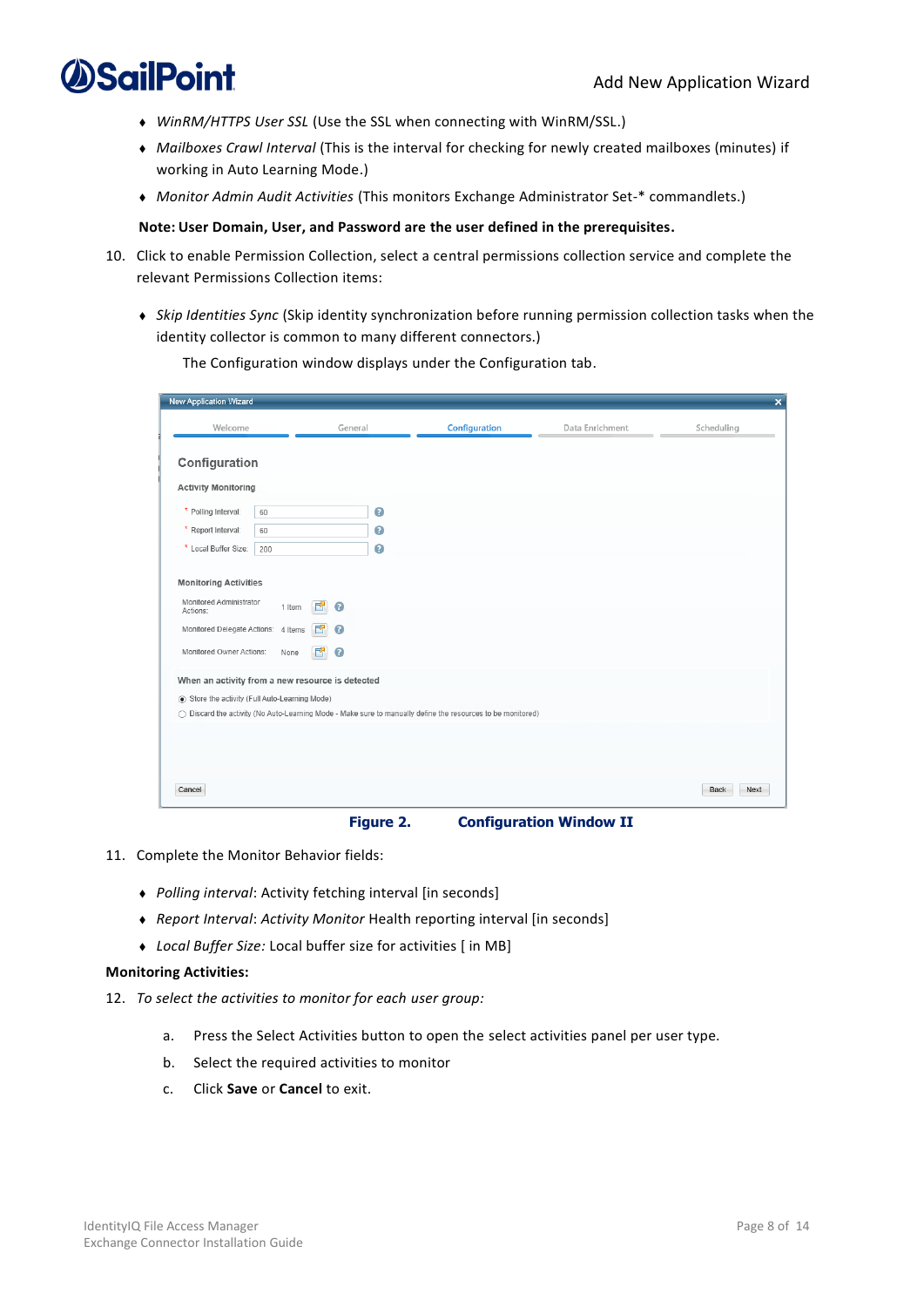|                                                   |                                        | <b>Monitoring Activities</b>          |                    |  |  |  |  |
|---------------------------------------------------|----------------------------------------|---------------------------------------|--------------------|--|--|--|--|
|                                                   | Monitored Administrator<br>Actions:    | 1 Item                                | Ø                  |  |  |  |  |
| Αll                                               |                                        |                                       | 7                  |  |  |  |  |
| Create                                            | Update                                 | Move                                  | ♦                  |  |  |  |  |
| MoveToDeletedl<br>$\overline{\mathbf{v}}$<br>tems | SoftDelete<br>$\overline{\mathcal{L}}$ | HardDelete                            | burce is c         |  |  |  |  |
| FolderBind                                        | SendAs                                 | SendOnBehalf                          | Mode)<br>Mode - Ma |  |  |  |  |
|                                                   |                                        | Cancel<br>Save                        |                    |  |  |  |  |
| Figure 3.                                         |                                        | <b>Monitoring Activities' options</b> |                    |  |  |  |  |

<span id="page-14-0"></span>**Notes:**

- **This cyclic buffer stores activities on the Activity Monitor machine in case network errors prevent activities from being sent.**
- **Monitoring Activities are relevant only in full auto-learning mode. When working in Discard mode, you must configure the monitored activities for each monitored business resource by editing the business resource itself.**
- <sup>⧫</sup> *Monitored Administrator Actions* (Choose administrator actions to be monitored.)
- <sup>⧫</sup> *Monitored Delegate Actions* (Choose delegate actions to be monitored.)
- <sup>⧫</sup> *Monitored Owner Actions* (Choose owner actions to be.)
- 13. Select the relevant Monitor Configuration fields:

Ė

- <sup>⧫</sup> *Store the activity (Full Auto-Learning Mode)* (Monitor all activities from all mailboxes to create new mailboxes in the Business Resources Tree automatically. This will cause the Activity Monitor to search for new mailboxes every defined interval and set the mailbox audit according to the defined in "Monitoring Activities" above.)
- <sup>⧫</sup> *Discard the activity (No Auto-Learning Mode*. Be sure to manually define only the mailboxes to be monitored by editing the mailbox business resource and selecting which activities to monitor.)
- 14. Click **Next**.

The Data Enrichment Connectors window of the New Application Wizard displays under the Data Enrichment tab.

15. Select the data enrichment connectors (DECs) to enrich monitored activities from the Available DECs text box and use the > or >> arrows to move them to the Current DECs text box.

#### **Note: See the chapter** *Activities* **in the IdentityIQ File Access Manager Administrator Guide for more information on Data Enrichment Connectors, including what they are, how to configure them, and how they fit in the Activity Flow.**

- 16. Click **Next**.
	- **Note: The Scheduling tab contains the Permissions Collection and Crawler scheduling windows. You can navigate among those windows, using the Next and Back buttons.**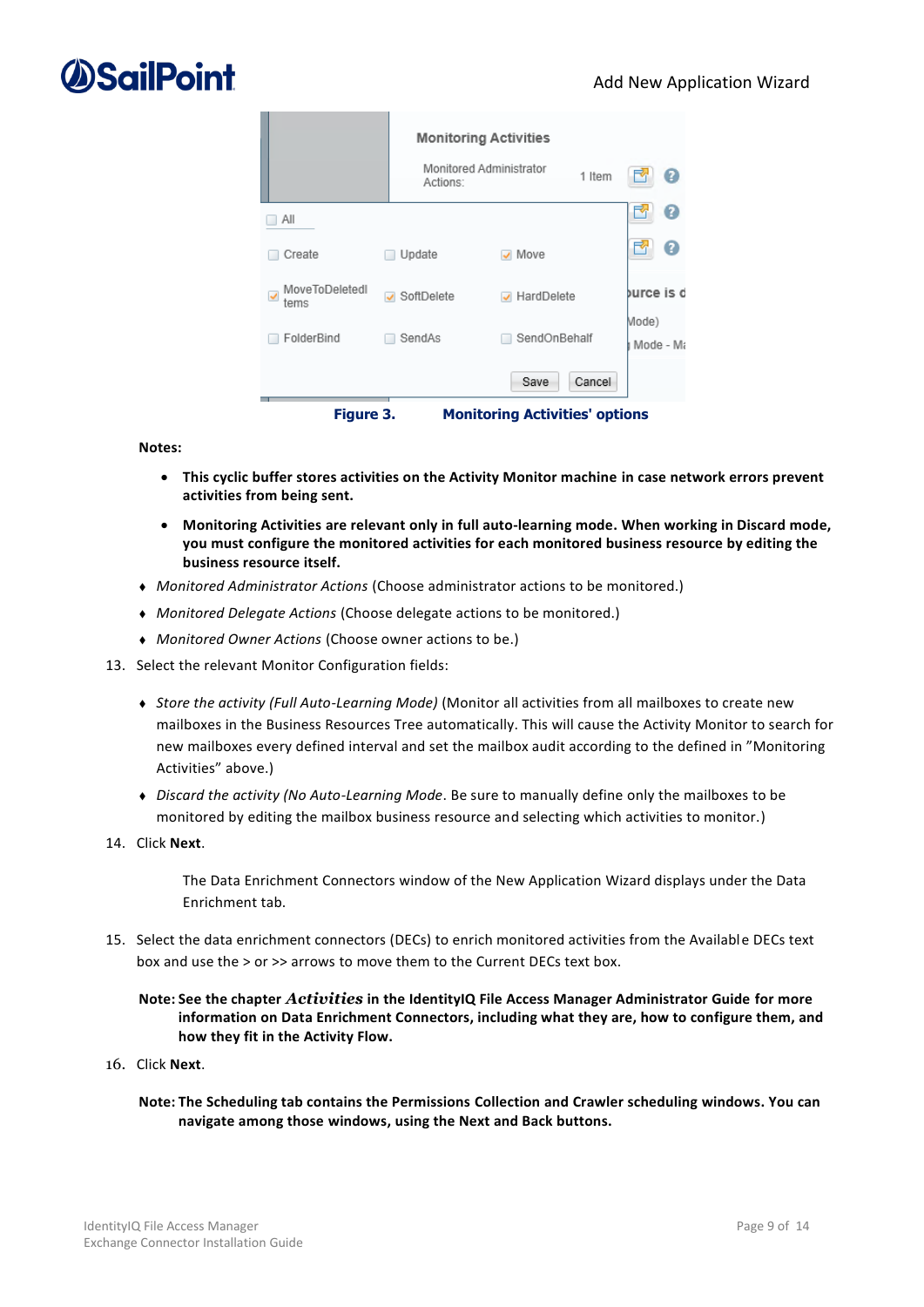

The Permissions Collection window of the New Application Wizard displays under the Scheduling tab.

| <b>New Application Wizard</b>                   |                                 |                                                                                             |               |                 | ×                 |
|-------------------------------------------------|---------------------------------|---------------------------------------------------------------------------------------------|---------------|-----------------|-------------------|
|                                                 | Welcome                         | General                                                                                     | Configuration | Data Enrichment | <b>Scheduling</b> |
| Create a Schedule?<br>Name:<br>Schedule:<br>On: | $\mathsf q$<br>Once<br>5/9/2018 | <b>Permissions Collector Scheduling</b><br>Set the schedule for permissions collection<br>ä |               |                 | $\checkmark$      |
| At                                              | 7:52 PM                         | ×                                                                                           |               |                 |                   |
| Active?                                         | $\overline{\mathcal{L}}$        |                                                                                             |               |                 |                   |
| Cancel                                          |                                 |                                                                                             |               |                 | Back<br>Next      |

**Figure 4. Permissions Collection Window**

- <span id="page-15-0"></span>17. Check the **Create a Schedule** check box.
- 18. Type a name for the permissions collection scheduling task in the *Name* field.
- 19. Select a scheduling frequency from the **Schedule** dropdown menu.
- 20. Fill in the relevant date and time fields (which differ, depending upon the scheduling frequency selected).
- 21. Check the **Active** check box if relevant.
- 22. Click **Next**.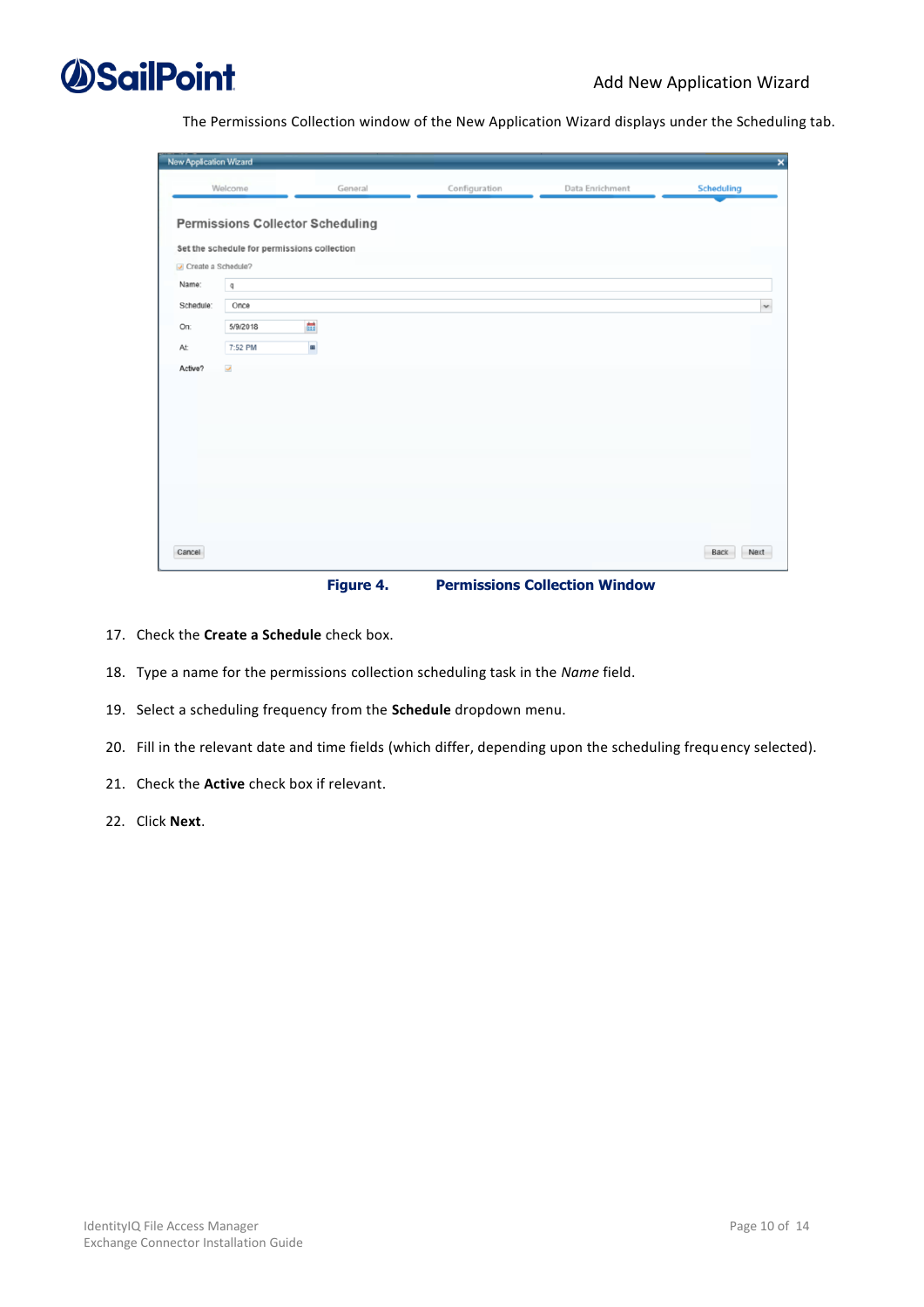

The Crawler window of the New Application Wizard displays under the Scheduling tab.

| <b>New Application Wizard</b>          |              |                                                                                  |               |                 | $\overline{\mathsf{x}}$ |
|----------------------------------------|--------------|----------------------------------------------------------------------------------|---------------|-----------------|-------------------------|
|                                        | Welcome      | General                                                                          | Configuration | Data Enrichment | Scheduling              |
| Crawler                                |              |                                                                                  |               |                 |                         |
|                                        |              | Use this screen to schedule automatic application crawling to find new resources |               |                 |                         |
| Crawl Mailboxes?<br>Create a Schedule? |              | Crawl Public Folders?                                                            |               |                 |                         |
| Name:                                  |              |                                                                                  |               |                 |                         |
| Schedule:                              | Weekly       |                                                                                  |               |                 | $\checkmark$            |
|                                        |              | Mon Tue Wed Thu Fri Sat Sun                                                      |               |                 |                         |
| Start Date:                            | 7/30/2019    | 體                                                                                |               |                 |                         |
| At:                                    | 3:19 PM      | $\blacksquare$                                                                   |               |                 |                         |
| Until:                                 | 7/30/2019    | the limit                                                                        |               |                 |                         |
| Active?                                | $\checkmark$ |                                                                                  |               |                 |                         |
| Advanced                               |              |                                                                                  |               |                 |                         |
| Exclude Paths by Regex:                |              |                                                                                  |               |                 |                         |
|                                        |              |                                                                                  |               |                 |                         |
|                                        |              |                                                                                  |               |                 |                         |
|                                        |              |                                                                                  |               |                 |                         |
|                                        |              |                                                                                  |               |                 |                         |
| Cancel                                 |              |                                                                                  |               |                 | Finish<br>Back          |
|                                        |              |                                                                                  |               |                 |                         |

**Figure 5. Crawler Window**

- <span id="page-16-0"></span>23. Select whether to crawl mailboxes, and/or public folders.
- 24. If you want to create a schedule, select **Create a Schedule**.
	- a. Type a name for the crawling scheduling task in the *Name* field.
	- b. Select a scheduling frequency from the **Schedule** dropdown menu.
	- c. Fill in the relevant date and time fields (which differ, depending upon the scheduling frequency selected).
	- d. Check the **Active** check box if relevant.
	- e. Type in the names of folders to exclude from the crawling process in the *Exclude Paths by Regex* field.

#### **Note: For more information, see the chapter** *Crawling* **in the IdentityIQ File Access Manager Administrator Guide .**

25. Click **Finish**.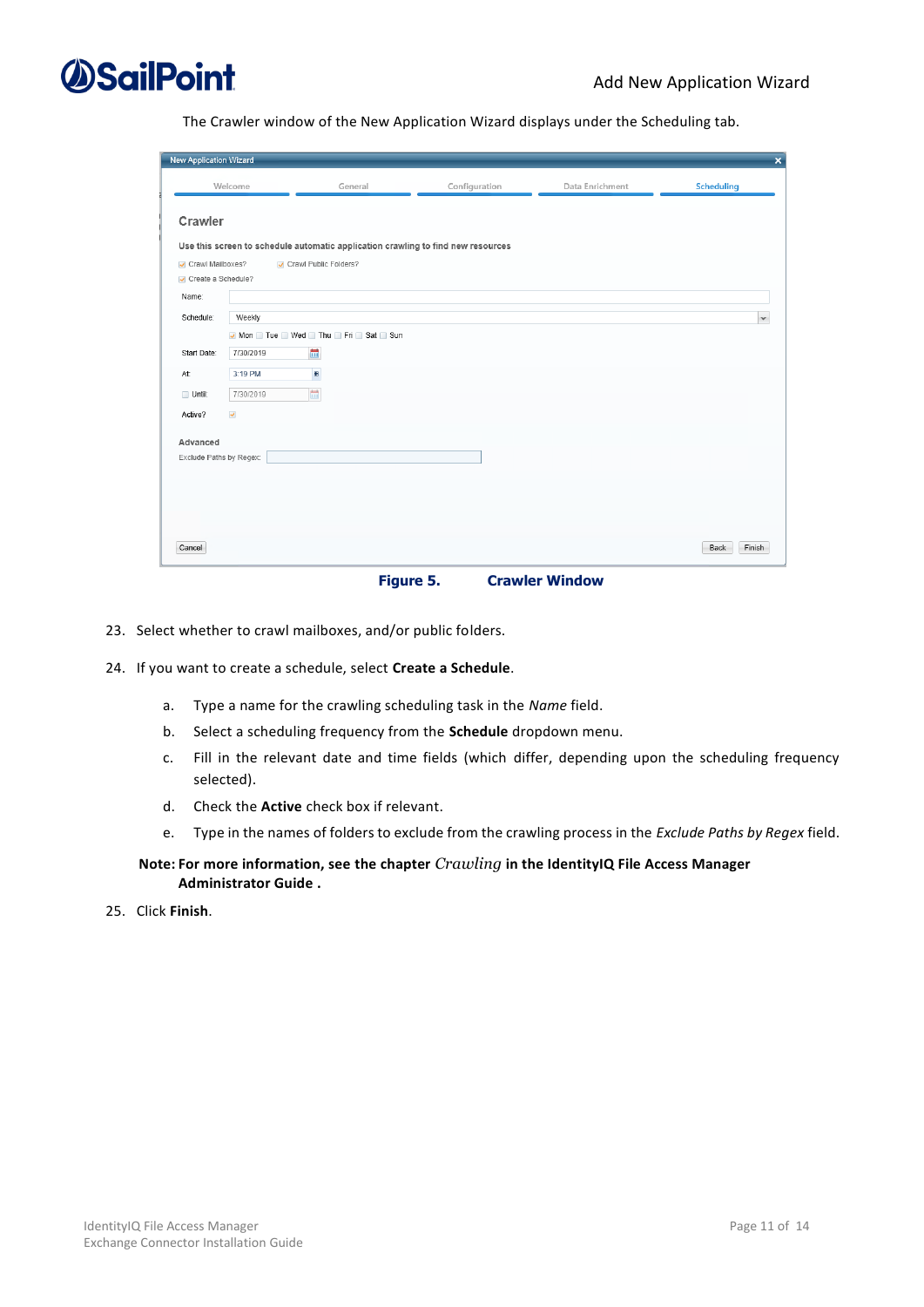## <span id="page-17-0"></span>**Chapter 5: Installation of Services**

### <span id="page-17-1"></span>**Collector Installation**

1. Run the "**Collector Installation Manager**" as an Administrator. The installation files are located in the installation package under the folder **Collectors**.

The Collector Installation Manager window displays.

| <b>Collector Installation Manager</b>           |                                                                                        | <b>Collector Installation Manager</b> |                                       | $\overline{\mathbf{x}}$ |
|-------------------------------------------------|----------------------------------------------------------------------------------------|---------------------------------------|---------------------------------------|-------------------------|
| DSailPoint                                      | <b>Connect to File Access Manager</b><br>Server Name/IP:<br>Port<br>User:<br>Password: | localhost<br>8000<br>wbxadmin<br>     | $\bullet$                             |                         |
| <b>IdentityIQ</b><br><b>File Access Manager</b> |                                                                                        |                                       |                                       | Next                    |
|                                                 | Figure 6.                                                                              |                                       | <b>Collector Installation Manager</b> |                         |

- <span id="page-17-2"></span>2. Enter the credentials to connect to IdentityIQ File Access Manager.
	- a. ServerName/IP should be pointed to the Agent Configuration Manager service server.
	- b. An IdentityIQ File Access Manager user with Collector Manager permission (permission to install collectors). For Active Directory authentication, user the format domain\username.
- 3. Click **Next**.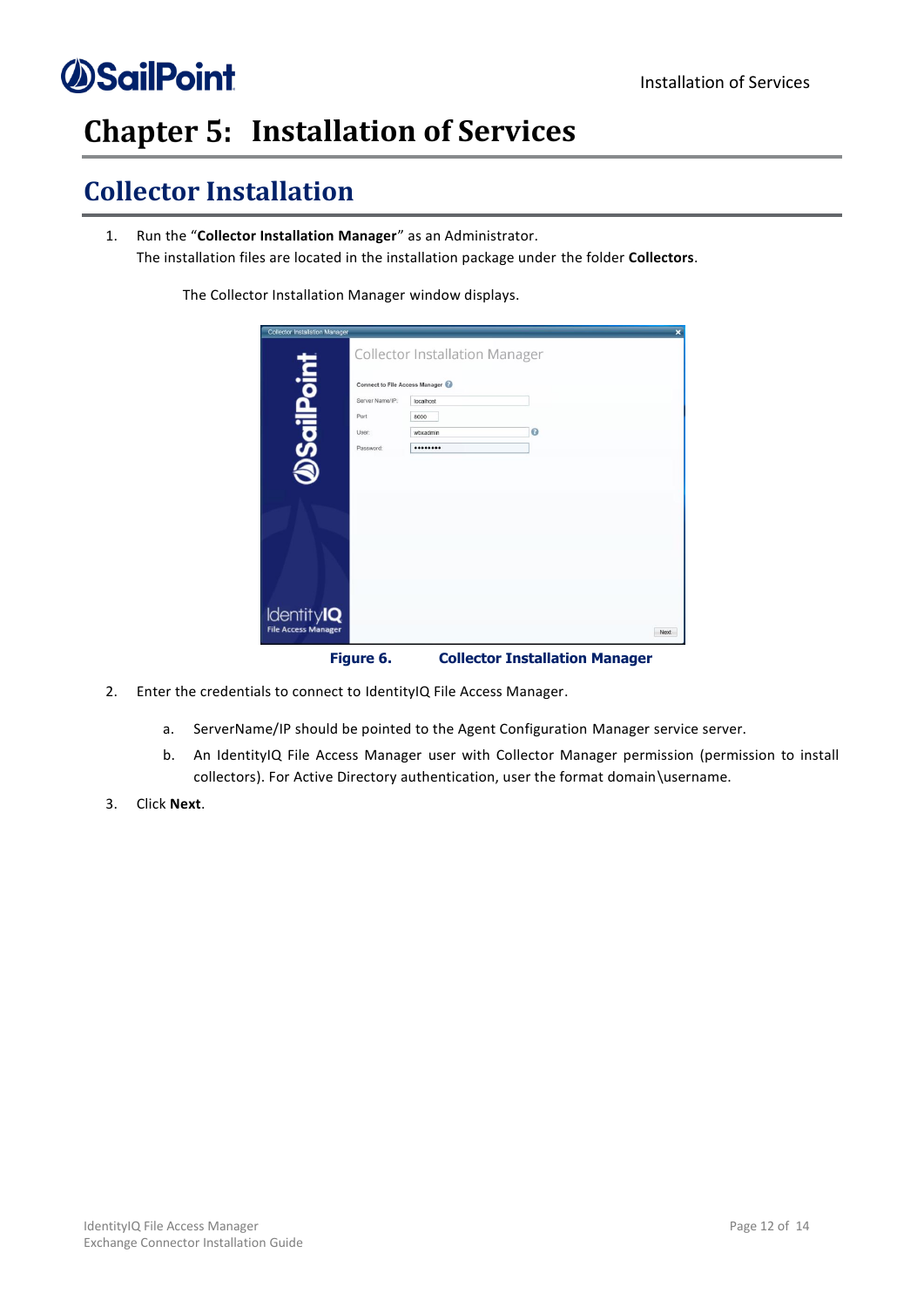

The Service Configuration window displays.

| <b>Collector Installation Manager</b>         | $\overline{\mathbf{x}}$                                                      |
|-----------------------------------------------|------------------------------------------------------------------------------|
| Service Configuration                         |                                                                              |
| <b>Activity Monitoring</b>                    |                                                                              |
| Select Application:                           | $\blacktriangledown$<br>Add                                                  |
|                                               |                                                                              |
|                                               |                                                                              |
|                                               |                                                                              |
|                                               |                                                                              |
| <b>Permission Collector</b>                   |                                                                              |
| Select Central Permission Collection service: | $\overline{\phantom{a}}$<br>Add                                              |
|                                               |                                                                              |
|                                               |                                                                              |
|                                               |                                                                              |
| <b>Data Classification Collector</b>          |                                                                              |
| Select Central Data Classification service:   | Add<br>$\hspace{0.1mm}\raisebox{-0.2mm}{\text{\circle*{1.5}}}\hspace{0.1mm}$ |
|                                               |                                                                              |
|                                               |                                                                              |
|                                               |                                                                              |
|                                               |                                                                              |
|                                               | Next                                                                         |
|                                               |                                                                              |

**Figure 7. Service Configuration** 

- <span id="page-18-0"></span>4. If you are installing the Activity Monitoring collector, select the application, and click Add.
- 5. If you are installing the Permission Collector, select the Central Permission Collector to which to connect this service, and click **Add**.
- 6. Click **Next**.

The Installation Folder window displays.

**Note: If this is the first time you are installing collectors on this machine, you will be prompted to select an installation folder, in which all future collectors will also be installed.**

- 7. Browse and select the location of the target folder for installation.
- 8. Browse and select the location of the folder for system logs.
- 9. Click **Next**.
- 10. The system begins installing the selected components.
- 11. Click **Finish** (which displays after all the selected components have been installed).

#### **Note: For more information, see the chapter** *Permissions* **in the IdentityIQ File Access Manager Administrator Guide .**